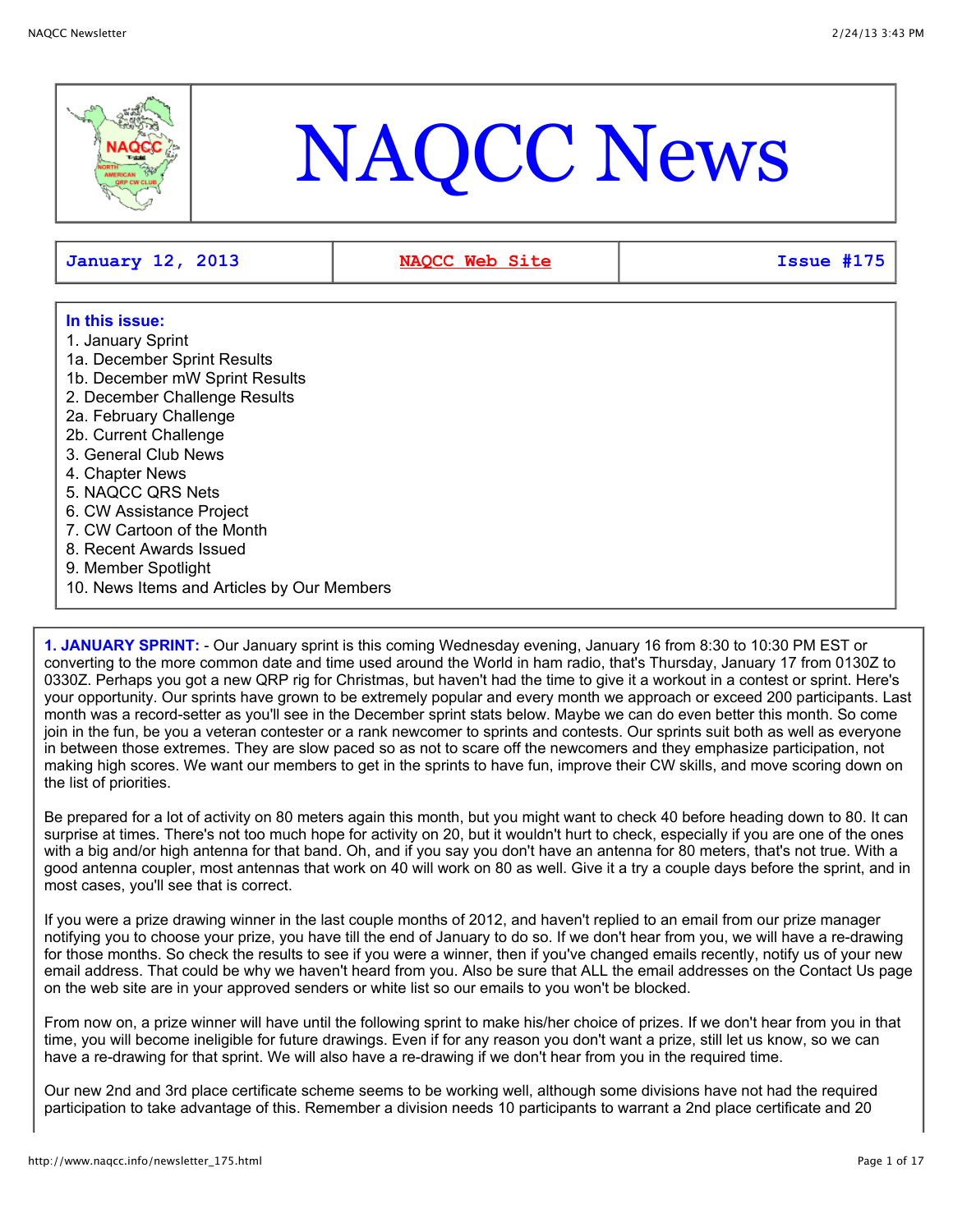participants for both 2nd and 3rd place certificates.

If you are new to the sprints, please read the complete sprint rules carefully so you'll know exactly what we need in the form of logs. While it is not necessary to use a computer program for your sprint logging, if you do use our recommended GenLog program correctly, then submit via the autologger, it will take you the least amount of time to compile and submit your log and report, and the least time for us to process your submission. If you have any doubts about using GenLog, check out our illustrated [tutorial](http://www.naqcc.info/sprint_genlog_tutorial.html) on using the program and/or look at this [check list](http://www.naqcc.info/GL%20Check%20List.txt) to go over your log before submitting.

Please note that there were some initial problems with GenLog running under Windows 8. However that has now been solved with a new GenLog version (8.0 or later). Please read the article by Bob K9OSC in the General Club News section below for a very thorough analysis of the matter, and be sure to update GenLog if you are using Windows 8.

There is a plain text file (one for each continental USA time zone) of upcoming sprint dates for all of 2013. See the 'Print a Schedule' page in the 'Contests/Sprints' section of the web site. Print it out and post it somwhere prominently so you won't miss a single one of our sprints.

Oh, and lest we forget, there is a second sprint this month - our annual 160M sprint. That will be on January 25 (UTC) 0130- 0330Z. We'll send out a reminder of that on the day of the sprint as we do with all our sprints - regular and special. That will make for an excellent warm-up exercise if you plan to enter the CQWW 160M contest starting at 2200Z on the 25th.

As always, the full general sprint rules and any specific rules for this month's sprint are found [here.](http://www.naqcc.info/contests.html)

#### **TALAHORA THAN SO WAR**

**1a. DECEMBER SPRINT RESULTS:** - We set a new record with 148 logs for the December sprint. Conditions seemed to be good pretty much uniformly around the country for a change, and that certainly contributed to the record. However the main reason for the record is your dedication to the club and its activities which we appreciate very much. This was the last month in which Dean NW2K was able to take care of updating the sprint results page. Beginning in February Andy N2CN will take over that job for the even numbered months. Our thanks to Dean for a fine job in the time he could serve. We're sure Andy will also do a good job. We made most of our sprint comments in the above section, so let's just get on with the December stats now:

| <b>Stats</b>        | <b>Month</b> | Current Previous All-Time Mo/Yr<br><b>Month</b> | <b>Record</b> |       |
|---------------------|--------------|-------------------------------------------------|---------------|-------|
| Logs                | 148          | 122                                             | 148           | 12/12 |
| <b>Participants</b> | 221          | 175                                             | 221           | 12/12 |
| <b>Total QSOs</b>   | 2,234        | 1,819                                           | 2,484         | 4/12  |
| Hour 1 QSOs         | 1,152        | 940                                             | 1,254         | 4/12  |
| Hour 2 QSOs         | 1,082        | 879                                             | 1,230         | 4/12  |
| <b>20M QSOs</b>     | 8            | 50                                              | 1,056         | 8/12  |
| 40M QSOs            | 853          | 991                                             | 1,534         | 4/12  |
| <b>80M QSOs</b>     | 1,373        | 778                                             | 1,373         | 12/12 |
| Avg QSOs per stn    | 15.1         | 14.9                                            | 19.3          | 9/11  |

| <b>CERTIFICATES</b> |                   |                   |     |
|---------------------|-------------------|-------------------|-----|
| <b>SWA Category</b> |                   |                   |     |
| <b>Division</b>     | 1st               | 2nd               | 3rd |
| W <sub>1</sub>      | N <sub>2</sub> CN | KN <sub>1</sub> H |     |
| W <sub>2</sub>      | NW2K              | W2SH              |     |
| W <sub>3</sub>      | K3WWP             |                   |     |
| <b>W4</b>           | W4AU              | KB4QQJ K4ORD      |     |
| W <sub>5</sub>      | W5YDM             | N <sub>5GW</sub>  |     |
| W6                  | N6VOH             |                   |     |
| W <sub>7</sub>      | AE7UT/KE7YTE  -   |                   |     |
| W8                  | W3NP              | N8IUP             |     |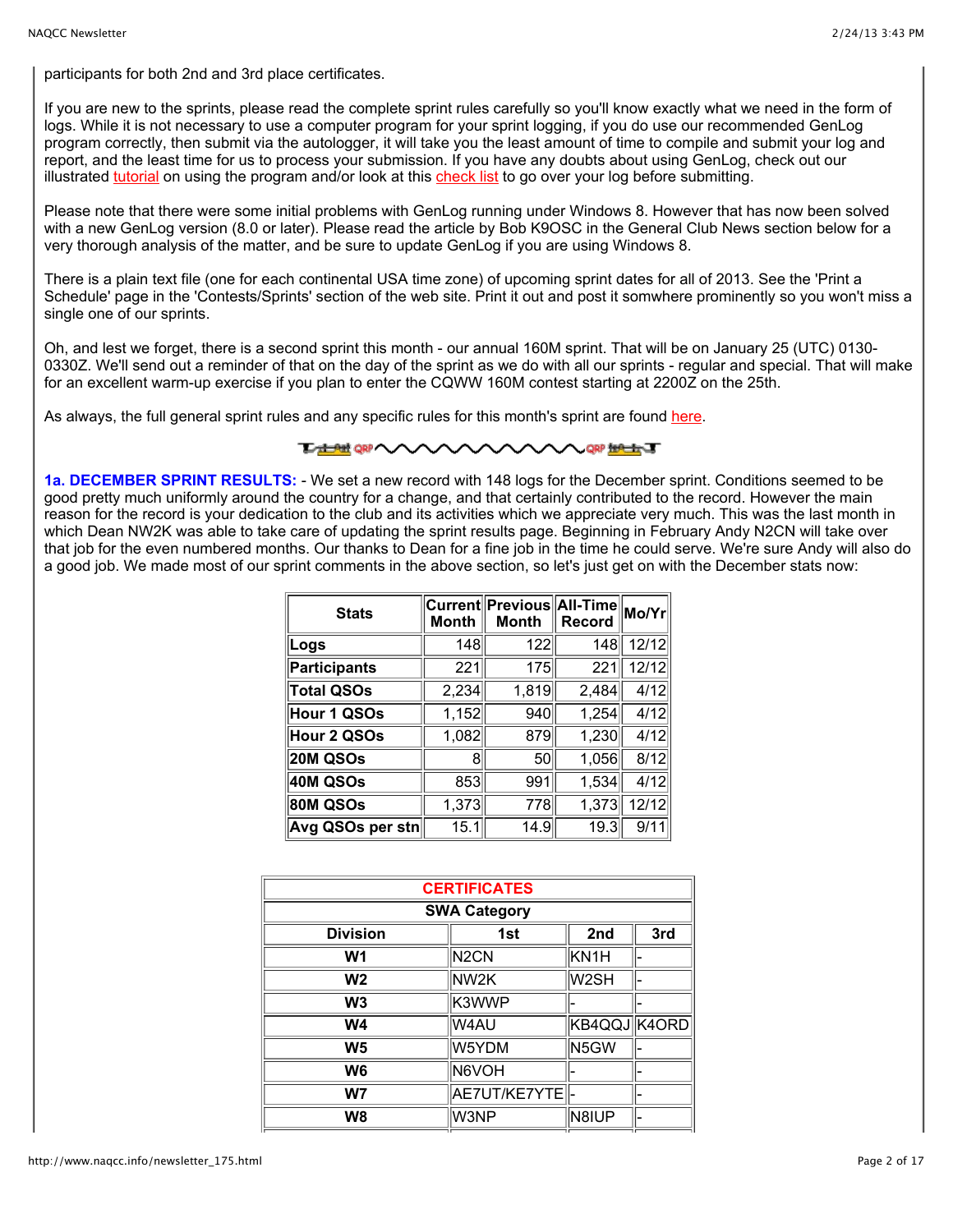| W9                                                  | W9CC   | K9FO  |  |
|-----------------------------------------------------|--------|-------|--|
| W0                                                  | KI0I   | K9OSC |  |
| Canada                                              | VE3EDX |       |  |
| DX                                                  |        |       |  |
| <b>Other Categories</b>                             |        |       |  |
| Gain                                                | K4BAI  |       |  |
| First time entrant high<br>scorer                   | W4AU   |       |  |
| Paddle/bug handle -<br>K1/K2 knob insert<br>drawing | KG3W   |       |  |

Congratulations to all including winners and non-winners. Actually there are no non-winners. Everyone who participated AND SENT IN A LOG is a winner because you have helped add to our voice shouting the praises of CW and QRP that shows the ham radio world that there are still many folks using and enjoying CW on the ham bands. That's one of our main goals here at the NAQCC.

Very special thanks to those who reported their results even though they made only a few QSO's. Your reports are equally important.

This month 20 stations who didn't submit a log showed up 5 to 46 times in the 148 logs we cross-checked. Hopefully they and many others will be back next month AND submit a log. Remember submitting a log doubles the strength of your statement that you support CW operation.

We welcome these 21 hams who submitted a sprint log for the first time. We hope they will continue to participate and report their results:

W4AU NI9Y N3ER K5FSE KB1OIQ KT4OM WR9H K0PE N8ME KB8KIK KB3YOW AE7UT AB9YC W4SR K5ND AF9W K9ANF WM4P WB7EUX VE3DQN NQ6E

GOLDEN LOGS. This feature of our sprints continues to be immensely popular among members. As N3PDT said, "...I get as much pleasure from turning in a Golden Log as I do my score...". Many others seem more concerned with being a GOLDEN LOG than getting a big score. I get many comments along those lines. If there is still anyone who doesn't know, a GOLDEN LOG is a log in exactly the correct format as defined in the rules with every bit of info correct. Instead of penalizing mistakes, we reward perfection with a GOLDEN LOG listing.

There is a prize awarded to the one who has the most GOLDEN LOGS each year. In case of a tie, the one having the most total QSOs for the year will be the winner. The winner for 2012 with 12 GOLDEN LOGS was W4DUK. NQ2W also had 12, but was ineligible as a previous winner since a member can only win once.

GOLDEN LOGS were submitted by 72 of 147 participants (one was a late log and not cross-checked) this month. To see if you're one of them, check the results page. That's a new record as well, shattering the old record of 64 set a couple months ago. It's the fourth month in a row we've had over 60 GOLDEN LOGs.

Here's a Top 5 (+ ties) list of most GOLDEN LOGs in 2012:

ALL 12 - NQ2W W4DUK 11 - KU4A 10 - K4KRW N2ESE N8XMS W9UX WA2JSG

Thanks to all GOLDEN LOGgers for making my cross-checking job that much easier. Remember anyone can submit a GOLDEN LOG with just a bit of effort and checking on their part before submitting.

Here's a summary (through the latest sprint) of the number of GOLDEN LOGS:

| Year | #GLs | #Logs | <b>%GOLDEN</b> |
|------|------|-------|----------------|
| 2010 | 402  | 1076  | 37.4           |
| 2011 | 544  | 1317  | 41.3           |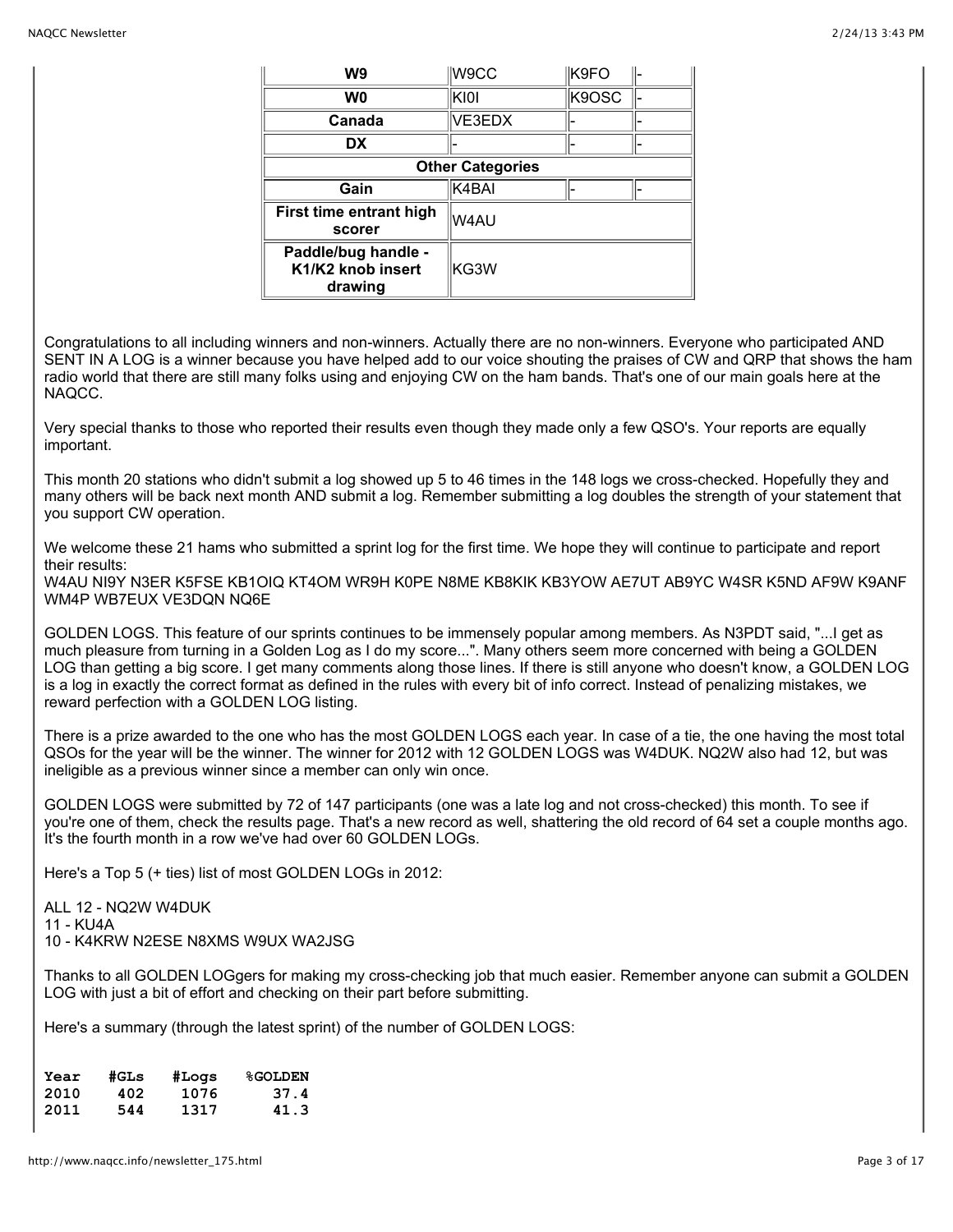| 2012  | 707    | 1471 | 48.1 |
|-------|--------|------|------|
| Total | - 1653 | 3864 | 42.8 |

So you see we were above average last year and the percentage has increased each year and grew each month last year. That's rewarding to see as it means our members are getting better at log keeping and log submitting. Congratulations!

Full sprint info [here.](http://www.naqcc.info/contests.html)

# **THE OF WARRANT**

**1b. DECEMBER mW SPRINT RESULTS:** - We had a second sprint in December although by listening to the bands you wouldn't know it. With generally poor propagation plus storms over a large area of the country, it was very hard for most participants to even hear that many signals, let alone make contacts. Still our wonderful members stuck it out for the most part and we wound up with 73 logs, third most for one of our NAQCC Special (160 & mW) sprints, behind only 85 for the June 2012 mW sprint and 79 for the December 2011 mW sprint. We don't cross-check logs for our Special sprints, so there are no complete stats available normally. However I did figure a couple things this time just out of curiousity:

Logs - 73 Participants - 96 QSOs - 370 Avg. QSOs per log - 5.1 States represented - 35 + BC ON SK

Impressive, considering conditions

The winners can be found on the results page on the web site.

## **LANG ON A CAN A CAN A CAN A CAN A CAN A CAN A CAN A CAN A CAN A CAN A CAN A CAN A CAN A CAN A CAN A CAN A CAN A**

**2. DECEMBER CHALLENGE RESULTS:** - The End of the World challenge proved to be popular despite it being at Christmas time when many folks including hams are busy with a variety of other things. The following 12 members mastered the challenge fully: WY3H K3WWP N8XMS K9OSC KC9SNC KD0V W9UX WN0WWY KR9Z K1IEE K1YAN KB1PBA. These four folks participated, but didn't make all the required 41 QSOs for complete mastery: KU4A W2JEK PA5LR VE3FUJ.

Full Challenge results can always be found [here.](http://www.naqcc.info/challenges.html)

**THE GRAMMAN WANTAIT** 

**2a. FEBRUARY CHALLENGE:** - I guess it has become somewhat of a tradition for our February challenge to be a Groundhog challenge. Just like the Thanksgiving challenge in November. So once again in 2013 we challenge you to make the names of groundhogs from letters in the calls of stations worked during February. Have fun and good luck!

#### **TACHE ORP A NORPHALL**

**2b. CURRENT CHALLENGE:** - A somewhat unusual combination rag chew / alphabet challenge. I think it is well enough explained in the rules, and I'm not going to try to repeat them here. It sounds like a lot of fun - well that applies to all our challenges. I think you can see from the results that once someone becomes hooked on our challenges, they show up in the results consistently. Why don't you give it a try. You may become hooked as well, and it's a great reason to put more CW on the ham bands where it is desperately needed to save our CW spectrum.

Full challenge info [here.](http://www.naqcc.info/challenges.html)

#### **THE OF A AVAVAVA CHERRIS AVE**

## **3. GENERAL CLUB NEWS:**

 - Did you get one (or more) of our NAQCC items such as hats, tee shirts, plaques, QSL cards for Christmas? Dave W4DUK did. His Santa (XYL) got him one of our beatiful NAQCC hats which he shows off proudly in his gallery picture on the web site, and says, "My wife Linda gave me the NAQCC hat as a Christmas gift. Astrid sure does a nice job with the embroidery! 73, Dave."

But YOU didn't get such a gift? Shame on Santa. Well, the items are still available 365 days a year for a birthday, Easter, or for no occasion at all. Think how great you'd look wearing a NAQCC cap and tee shirt to the next ham radio event you attend. Or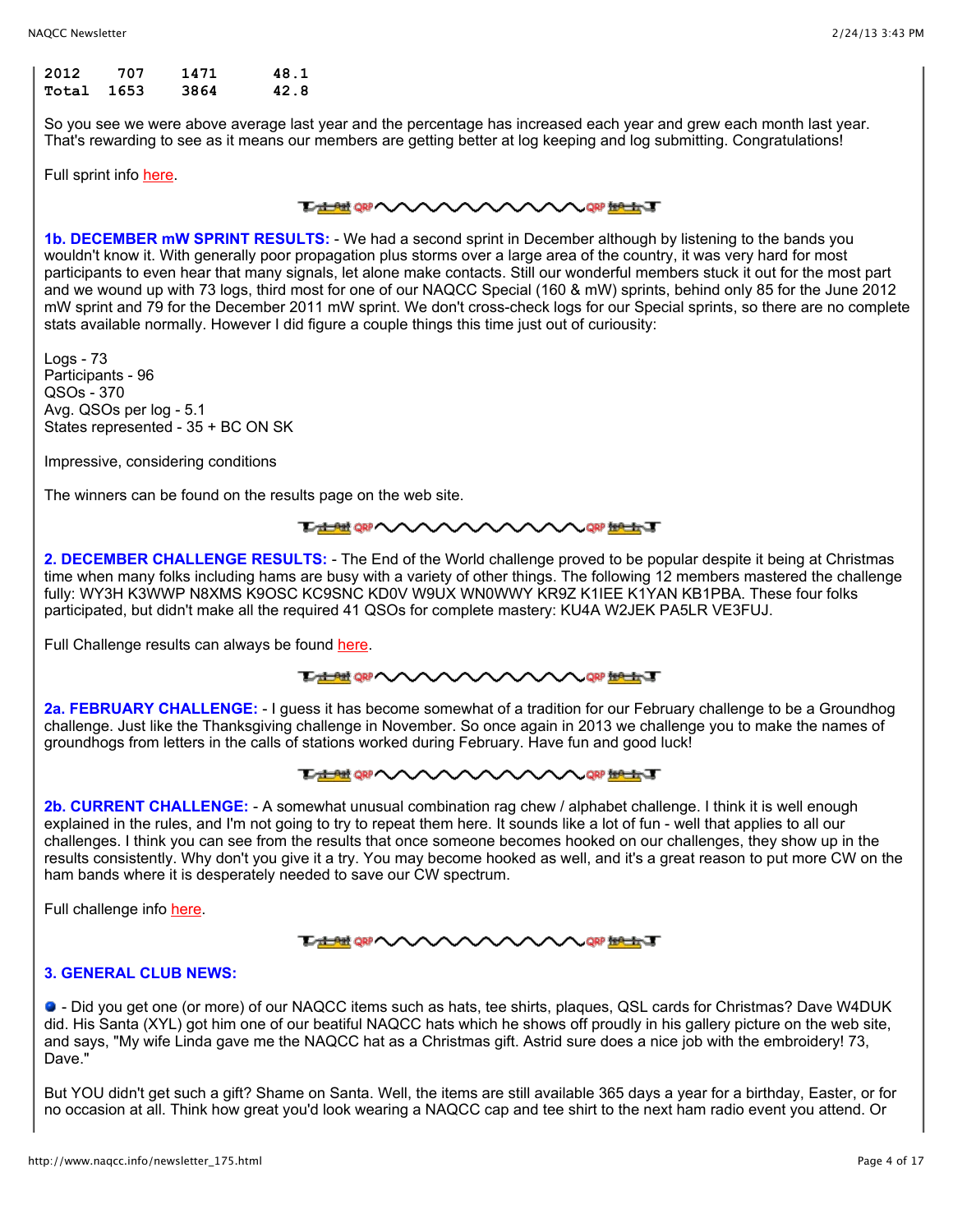how nice a NAQCC plaque would look prominently displayed in your shack. Of course it's always great to use a QSL card that shows off your membership in your favorite club, the NAQCC. If that whets your appetite, just check the main page of the web site for links to ordering information.

 - There will be an article about the NAQCC in the upcoming March issue of CQ magazine. Tom WY3H and I (K3WWP) wrote the article and submitted it to Rich W2VU Chief Editor at CQ magazine after being contacted by Cam N6GA - QRP Editor for CQ Magazine who said, "CQ Magazine will be running its annual QRP Special Edition in the March issue this coming year, and I was wondering if you'd like to have some coverage for the NAQCC in this special issue. You guys have really become active with your nets, sprints, awards and other activities. Do you think you or one of your officers might be interested in writing something about the club?"

After submission, we received this prompt reply from W2VU, "...I just finished reading the article. It is excellent and will definitely go in the queue for the QRP Special..."

So if you are a CQ subscriber, keep an eye on your mailbox (or Internet) for the March issue. Or if you'r not a subscriber, I'm sure your local newsstand probably stocks CQ, or at least it should. Then be sure to share it with your non-NAQCC friends so they can see what they are missing.

Our thanks to CQ for the opportunity to get more publicity for the club so we can extend our mission of preserving CW on the ham bands.

 - This article about GenLog is from Bob K9OSC (#3894) who writes, "For many years I used a Dell Dimension computer running the Windows XP Professional operating system. It worked well and quite frankly I had no issues running any of my amateur radio software while using it. A very stable platform it had clearly withstood the testing of time.

Last December that computer ceased to function properly. It was simply time to change to a more modern computer system and one that was new. So, I looked around and finally decided on a new HP Pavilion desktop computer running Windows 8 with 8 Gb. RAM and lots of other nice features. A review of Win8 by Steve Ford, WB8IMY in QST recently indicated that his experience with Win8 was that we should not see any issues with that operating system. Microsoft even chimed in with their agreement to that statement.

For the most part they were correct. Virtually all my software ran correctly and quite fast using the new system. However, GenLog was the exception. I could load it into the computer and run the personal information page, but after completing that page and switching to the contest section I would get a message "Runtime Error '53003', Unexpected Error" and the program would halt. After deleting the software I ran it under the Compatibility option provided by Win8. This option asks a couple of questions as to what system the affected software worked previously and then moved on to loading it. It attempts to remeby differences between the various operating systems. Unfortunately, GenLog didn't behave any differently.

I wrote Dave Mascaro, W3KM the author of GenLog asking for guidance. Dave is one terrific fellow. He not only responds quickly but gives detailed information as to what the problem may be and if there is work around. My first set of emails to Dave resulted in his telling me that he developed his software using something other than a Win8 computer. He didn't have one and was therefore unable to give me any further help. He needed some information from that system as well as the ability to do further testing. Fair enough. I thanked him for his frank and honest answer and understood that all software has to meander through many iterations if it is to work on the myriad computer operating systems in use today.

Meanwhile, I had let John, K3WWP know about what I had determined so that if he were queried about the matter he would at least be privileged to know what I had researched thus far. John made some suggestions but they either had been tried or I opted not to attempt any modifications to Win8.

This past weekend I received an email from Dave, W3KM. He wrote asking if I could please run a new GenLog VB6 version installation file and see if the error was fixed. He provided access to the executable file and I ran it. GenLog worked perfectly. It loaded correctly, took all the personal information and then moved on to the contest section. I also ran the most recent update from his website and all installed as before and ran perfectly. I ran several test logs. I modified some files to see how they would react and all ran just fine. My initial problem was solved and GenLog was ready for the next Sprint!

Dave has been more than responsive and helpful. You just can't give him enough credit for continuing to work on the problem and ultimately finding a solid solution. Turns out he worked on a Win8 computer for a friend and he took the opportunity to find the solution!

The logger also supports CW keyboarding for use in contesting. Initially I had some problems getting it to work, but when using the newly revised GenLog everything worked perfectly. Dave offered these suggestions which I am passing along for those who may have difficulties: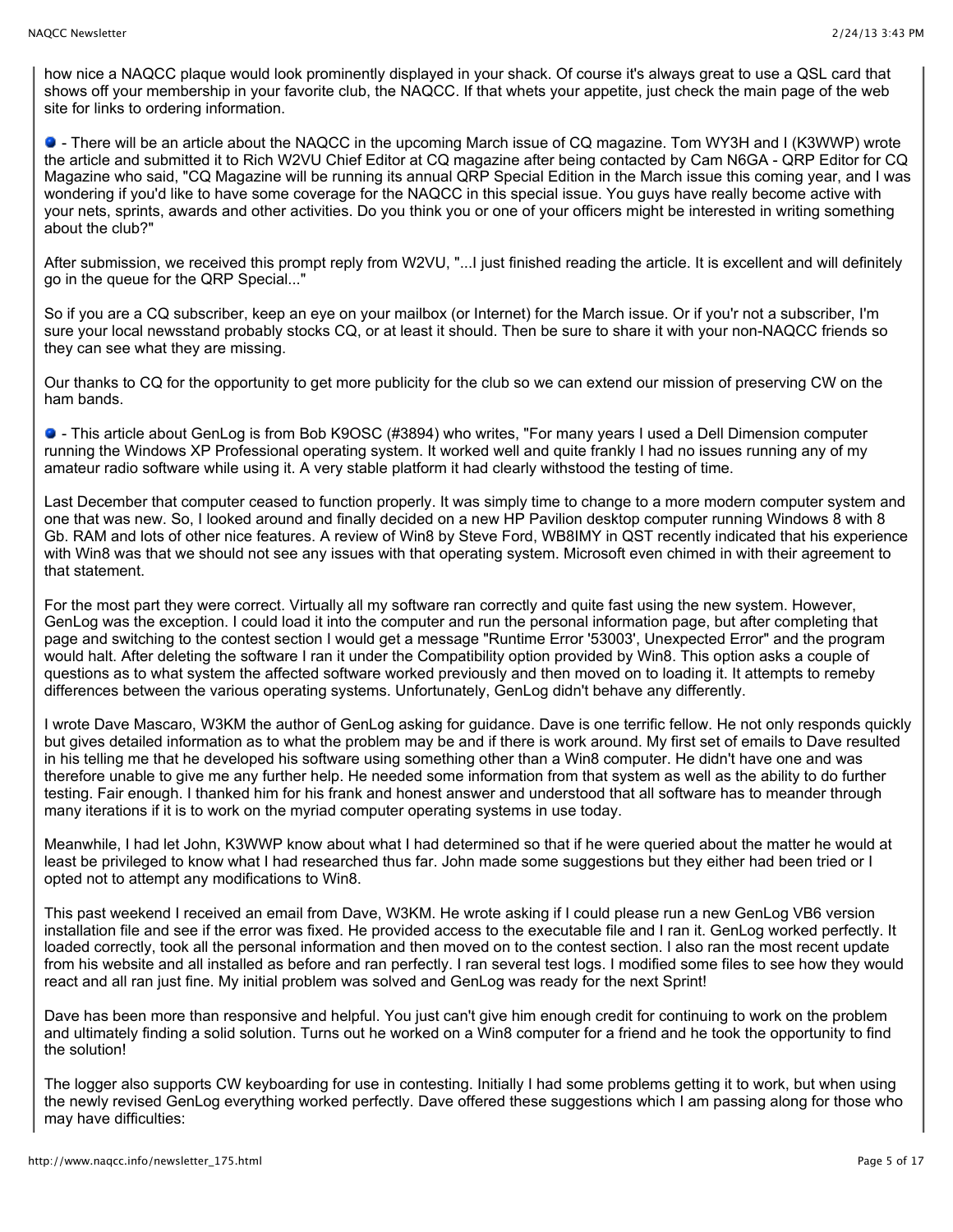'This is what I did. I have a USB interface that connects to my RIGblaster Pro, which I plugged into a USB port. Then I checked the Device Manager, Ports (COM & LPT), to see which COM port it was connected to. It said COM4. In GenLog`s COM setup I selected USB interface, COM4 and clicked OK. I calibrated the CW speed control and hit the Test button. CW and PTT work perfectly. The DVK worked too and keyed the PTT line.

Now, I do know that when you remove USB interfaces (or anything USB), a new COM port can be assigned when you plug it back in, especially if another device was plugged in before that. So, verify the COM port for your USB interface in Device Manager. Also, in GenLog`s COM port setup, try reversing the DTR/RTS by selecting the checkbox.'

I think that we are very lucky to have both Dave, W3KM and John, K3WWP who are willing to do everything they can to support ham radio software and the applications to which it is put. Rest assured that the updated GenLog VB6 version works well with Win8."

Thanks Bob, and we in turn are very lucky to have members like you who are so devoted to the NAQCC that they go to such lengths to help us out, and who so regularly participate in our club events. We also thank Dave W3KM, and think it would be k1TeS nice if you use his GenLog program to send a small donation to him to help with further development of this great program. You can get his address from QRZ.com. We are going to send him another donation from our club treasury.

So don't forget to upgrade your copy of GenLog if you recently upgraded to Windows 8. The link to the GenLog site is found in the Contests/Sprints section of our web site.

 - As we documented in a NAQCC email list mailing, we recently had two members become Silent Keys just before Christmas. Since we covered the info thoroughly in the emailings, we won't repeat it here other than to offer our sincere condolences to the families of Bill W4CUX and Rich K8IG.

 $\bullet$  - As hopefully you know from our mail list and the info in last month's newsletter, we now have our own scheduler where you can easily announce when and where you can be found on the air so other members can easily find and work you to earn points toward our Friendship Club award. As expected, it's off to a slow start, but is slowly picking up steam as more and more of you begin to use it. Don't be discouraged if it doesn't bring results immediately, and keep on posting your schedules so we can get up a full head of steam. Just go to the main page of the web site where you'll find prominent links to the scheduler noted by little yellow 'NEW' icons.

 - As we mentioned above in the sprint section and think it is important enough to repeat here, our prize manager Mike KC2EGL has been having problems getting in contact with some prize winners lately. He gets no reply to the email he sends out when there is a choice of prizes to be made. It seems to us that anyone winning any kind of free prize should be eager to claim it as quickly as possible. There are a couple possibilites. Perhaps the winner has changed email addresses and never updated it with the club. Or perhaps they gave us an address that they never bother to check regularly. Also it could be that you don't have ALL our NAQCC email addresses on the Contact Us page on the web site on your approved sender or white list, and as a result our emails to you are being blocked. We urge you to take care of the situation quickly so you won't miss out on any prizes or any important club news. In a related matter, everytime we send out an email on our NAQCC email list, inevitably there will be report of at least 5-10 bounces, and after 3 bounces to the same address, that email address is automatically removed from the list. We can't list every email address anywhere, so think a moment if any of the above situations apply to you, and if you think we might have an old email address for you, send us one you know is good and that you check regularly.

 - One of our newer members Lee AA4GA (#5415) mentioned to me that he has a web site with a QRP DX "Honor Roll" on it. I immediately submitted my QRP/CW DX totals of 214/209 to him, and he says it will be posted there whenever he next updates the page. In looking at the list, I see of the 14 (including soon-to-be-listed me) hams listed there, the majority are NAQCC members: NU4B (#0532), GM4YLN (#4123), W5YA - op KT5X (#5324), W4QO (#1743), AA4GA (#5415), K9JWV (#1974), AC4UR (#1540), K7HV (#1759), K3WWP (#0002). It's not strictly a CW list, and some of the non-members listed say they used other modes for their totals. Congratulations to all the members listed there. Check it out [here](http://www.aa4ga.com/p/qrp-dxcc.html) if you're a QRP DXer.

 - We're very pleased with the way many of our newly signed up members are responding to the request for their picture to include in our picture gallery of members. I just counted, and I see 442 members now have their mug shots on our gallery page. Are you one of them? No - why not? All you need to do is email a photo showing your face, and we'll take care of the rest. The photo can be any size, but for the best looks, the area of your face should be at least 120 x 120 pixels. Larger photos shrink nicely and still look great, but smaller than that become fuzzy and blurry when expanded to the 120 x 120 size. Preferred format is .jpg, but we may be able to work with .gif, .bmp, and .png with a little more effort here if that's all you can send us. We'll even take a regular photograph sent via regular mail, but the results that way are unpredictable.

 - Just a quick reminder we're continuing with the hidden call sign idea originally suggested by Bill KB3XS even though it's been a while now (almost a year) since anyone has claimed their prize. Somewhere in this newsletter is a call sign of a member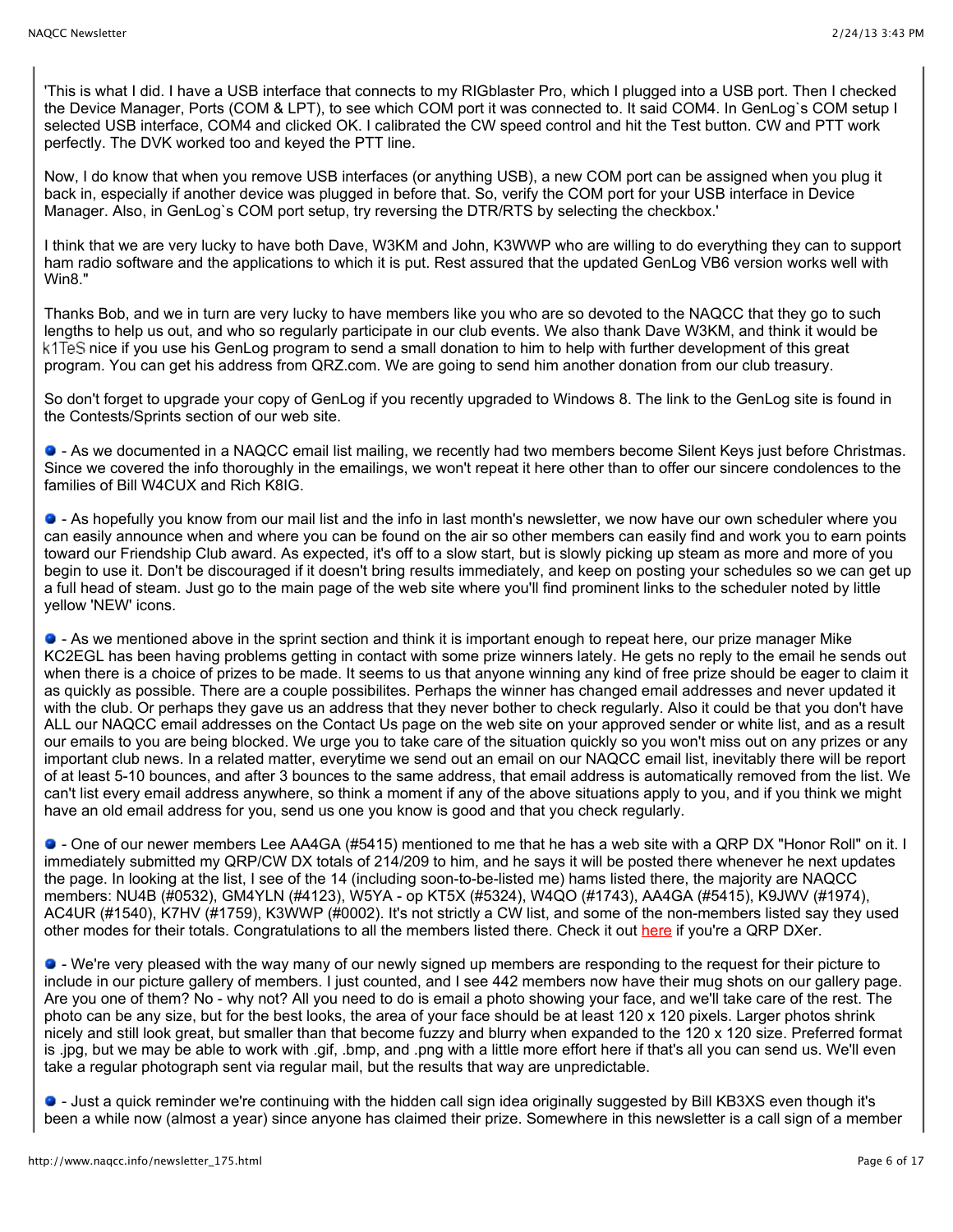in a place that is definitely out of context and containing a mix of upper and lower case letters. If it is YOUR call sign and YOU find it, email NAQCC33@WINDSTREAM.NET BEFORE the publication date of the next newsletter (Feb 9) and win a gift certificate for 100 NAQCC QSL cards produced by the CheapQSLs.com company run by Hal K6RF (#0171) and donated by the NAQCC thanks to your generous monetary donations to the club. Cheap refers only to the price, not the quality of the cards. They are beautiful and a great way to show your pride in being a NAQCC member. See the main page of the web site to find out how to purchase your own cards.

# **THAN OR ANY ANY AVAILABLE TO A GRANT**

# **4. CHAPTER NEWS:**

Here is where our club chapters present news about their chapter activities. We currently have four chapters - European, Texas, Western Pennsylvania, and Florida. We're looking forward to expanding that roster further, and we do have two more info packages out to folks wanting to form a chapter in their area, but we have yet to hear anything further from them. Chapters are more or less independent local gatherings organized by members in a geographical area and subject to a list of guidelines under the auspices of the NAQCC. If you would be interested in starting a chapter in your area, let us know and we'll send a copy of the guidelines. Remember our latest perk for Chapter members: Those who are members of one of our chapters can publicize any portable operations done as a Chapter function similar to what WPA Chapter members Mike (KC2EGL), Don (K3RLL), and I (K3WWP) have been doing for our parkpeditions via our NAQCC email list. If there isn't yet a chapter in your area, you will have to form one to take advantage of this. Just send an announcement exactly as you want posted to

NAQCC33@WINDSTREAM.NET and we will post it for you. Make the subject of the email "NAQCC portable operation" for quickest action. Be sure to mention the Chapter somewhere in the announcement, and be sure to submit a write-up on your operation for posting in the Chapter News section of the newsletter. Such a write-up goes to KD2MX@ARRL.NET

# **NAQCC EUROPEAN CHAPTER:**



Items in this section are from EU Chapter President Matt MW3YMY unless otherwise credited. Questions or comments should go to MATT@MATTIRELAND.CO.UK The EU Chapter web site is at http://www.nagcceu.org/

# **Sprints**

The results of the December European sprint have now been published on the [website](http://naqcc-eu.org/) and the results of the January sprint, which took place last Wednesday, will be processed and made available over the next week. Many thanks to all who took part and we look forward to hearing you on the bands again in February!

[The full schedule of 2013 sprints is given in the table below. This information is also available on the website in a printer-friendly](http://naqcc-eu.org/sprints/rules/2013_sprint_schedule.pdf) format, should you wish to keep it for your records:

| <b>Month</b> | <b>Sprint date</b>        |
|--------------|---------------------------|
| January      | Wednesday, 9th            |
| February     | Monday, 18th              |
| March        | Wednesday, 13th           |
| April        | Monday, 15th              |
| June         | Monday, 17th              |
| July         | Wednesday, 10th           |
| August       | Monday, 19th              |
|              | September Wednesday, 11th |
| October      | Monday, 21st              |
|              | November Wednesday, 13th  |
|              | December Monday, 16th     |

The European sprints are fun, informal, monthly contests designed to be enjoyable to radio amateurs with all degrees of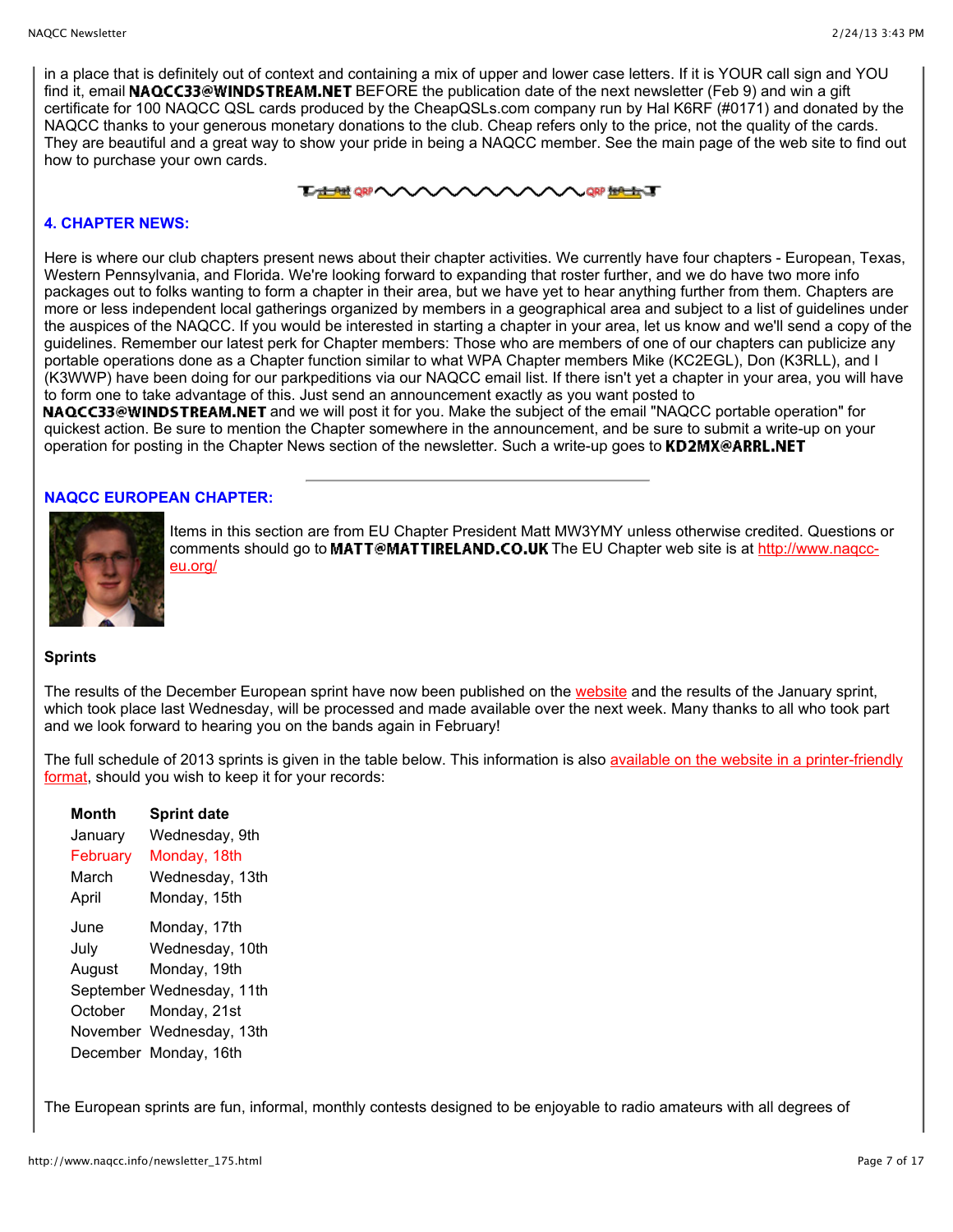contesting experience. Please take part to support your local chapter and increase activity and awareness of QRP/CW on this side of the Atlantic. All are welcome to participate, not just members in Europe, and we now regularly obtain reports of trans-Atlantic QSOs in our sprints.

# **Monthly challenges** from Ton, PA5LR

June 2012 saw the beginning of our EU challenges, which have been running bimonthly since. They aim to provide alternatives to the main challenges and are directed specifically at CW enthusiasts in Europe, although we do welcome entries from everybody regardless of their QTH. In fact both John K3WWP, who sent in the first ever entry, and Terry W9UX in the USA are among our regular participants, just like Rien PAPYR and Ton PA5LR on this side of the Atlantic.

As can be seen on the [website,](http://naqcc-eu.org/eu-challenges) these members are very positive about the challenge but we should like to attract a larger number of participants so that we can make a real statement about how effective the QRP/CW combination is. In February, we shall be restructuring the challenges to make them more accessible to members who can't spend as much time operating. Check out the [challenges page](http://naqcc-eu.org/eu-challenges) for more information.

## **2013 worked all Europe (WAE) challenge**

This year we are trialling a new challenge, which will be similar in style to the NAQCC WAS and WAC awards. The challenge will run over a full 12 months and is open to all NAQCC members. Once you have worked all our specified countires and submitted details of the required QSOs, we shall send you a certificate confirming your success. If you make all the required QSOs using less than 1W, we shall send you a special mW version of the certificate. The full version of the rules and details of log submission will be posted on the website; please watch this space for further details.

## **European chapter prize**

We are very fortunate to have been donated a GQRP Club "Limerick Sudden" transmitter kit. The prize will be awarded to the NAQCC member whom, over the course of 2013, has contributed the most to European chapter activities. We shall award two points for participating in a European challenge (both monthly challenges and WAE) and one point for participating in a European sprint. The person who has the most points by the 1st of January 2014 will be sent the transmitter kit. As with all chapter activities, the prize is open to all NAQCC members, not just those who reside in Europe. Pictures of the kit are available on the [GQRP Club website.](http://www.gqrp.com/sudden2.htm)

# **NAQCC FLORIDA CHAPTER:**

Items in this section are from the FL Chapter unless otherwise credited. Questions or comments should go to NAQCCFL@YAHOO.COM



The Florida Chapter of NAQCC will be holding their January gathering at Lake Diaz Park, north of DeLand FL on Friday, January 25th -- weather permitting.

With a selection of QRP radios and antennas that only a group of avid QRP portable operators can assemble, we will endeavor to once again set new standards in something or other to do with QRP. Listen for us near the standard QRP operating frequencies of 40, 30, 20, 17 and 15 meters.

Our Florida Chapter of NAQCC may be reached at the email address above.

# **NAQCC TEXAS CHAPTER:**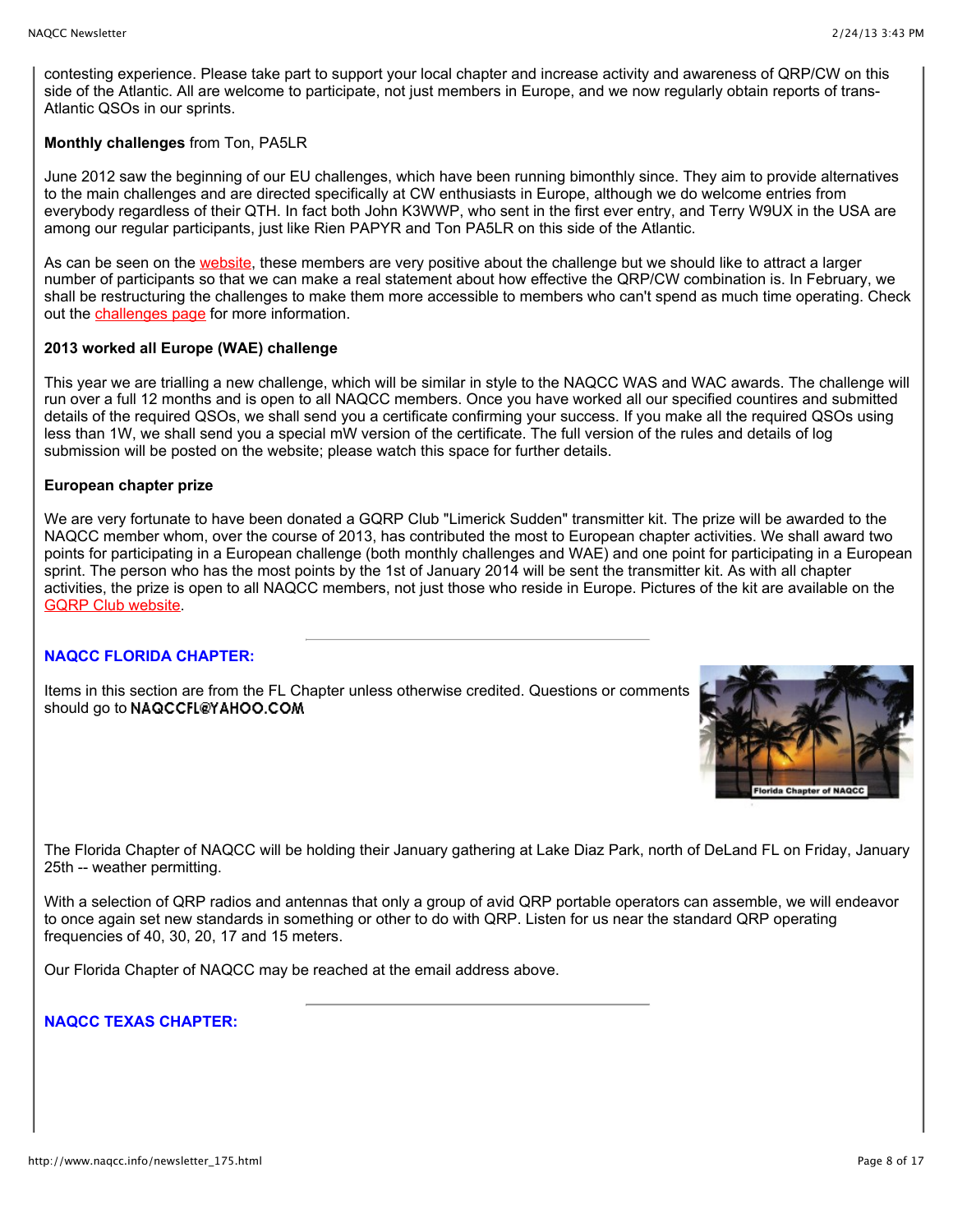

Items in this section are from TX Chapter Director Ron K5DUZ unless otherwise credited. Questions or comments should go to WEBMASTER7388@NAOCCTX.COM The TX Chapter web site is at <http://www.naqcctx.com/>

# **ETN Net**

The East Texas QRS Net (ETN) meets each Monday evening at 1900 CST (0100 UTC). The net has now moved to 3560 +/- 3 KHz until next spring. Conditions have been reasonably good the past few weeks, but area storms sometimes raise the QRN level to S9. Remember that QRO power is acceptable on the ETN net, so crank up the power if necessary to make yourself heard. The ETN net is open to all comers, not just stations in Texas, so if you hear the net in session please check-in with Allen, KA5TJS, #4512, the NCS.

# **December Sprint Results**

A record number of logs and participants in the December Sprint in spite of a dead 20m band and marginal 40m band. 80m was good for most participants. Robert, W5YDM, #3295, snagged 5th place overall. Well done, Robert! Evan, W5IQS, #3924, only worked the first 30 minutes, which held down his usual high score. K5GQ, WB5UAA, K5ND and KD5MMM did their part in providing a Texas multiplier to the rest of the country. I hope that many of our members have resolved to enter the NAQCC Sprints in 2013 and to contribute to keeping CW active on the ham bands!

The January Sprint will be on Wednesday, the 16th (Texas time).

Please show your support for QRP CW by making at least one contact in the Sprint and submitting a log. Full details are on the NAQCC website. See you in the Sprint?

Remember that all NAQCC members located in Texas (387 at last count) are automatically members of the Texas Chapter. We would love to hear from you about any of your recent ham activities, new QRP rig or antenna.

# **NAQCC WESTERN PENNSYLVANIA CHAPTER:**

Items in this section are from John K3WWP unless otherwise credited. Questions or comments should go to NAQCC33@WINDSTREAM.NET All chapter news can be found ONLY here in this section of the newsletter.



No parkpeditions to talk about, as Don is down south where it's warm, and neither Mike nor I enjoy freezing while trying to operate. We are looking forward to going out with our KX3s when it does start to warm up in either April or May. Perhaps Don will have a KX3 by then also. What say, Don?

Mike and I have been getting together regularly meanwhile for our always enjoyable sessions eating (top priority - HI), ham radio projects, and too long a list of other things to mention here. That's the great benefit of our NAQCC chapters - a means of personal fellowship with other members. It's hard to get together with a member in California if you live in Pennsylvania, but finding other members in your area via a local chapter is easy. It's hard to understand why more areas don't form chapters of their own.

One of our projects was figuring out a way to be able to switch among our different keys while using the KX3 without having to go through a menu setting. The solution was simple. Just find a way to attach paddle type keys to the little jack on the KX3 made for the built in paddle, and straight keys and bugs to the other key input jack. Set one to keyer operation and the other to hand key operation.

The problem was finding a plug for the little jack. I scoured my junk box and found some old computer cables that looked like the spacing was exactly what was needed to match with the four little connectors in the jack. That led to another minor problem. The jack required 2 x 2 connectors - the computer cables had a mix of  $\#$  x 2 configurations, but no 2 x 2 so I took a 4 x 2, disassembled the plug on the cable, took a hacksaw blade and cut off the unneeded connectors so I wound up with a 2 x 2 configuration as required. Some filing to trim it a bit further to fit in the tight little space, and then reconnecting the cable to the plug, figuring out which pin was which, and hooking it up gave me the desired results at no cost. There is also a commercially made plug that would work, but it probably costs the proverbial arm and leg.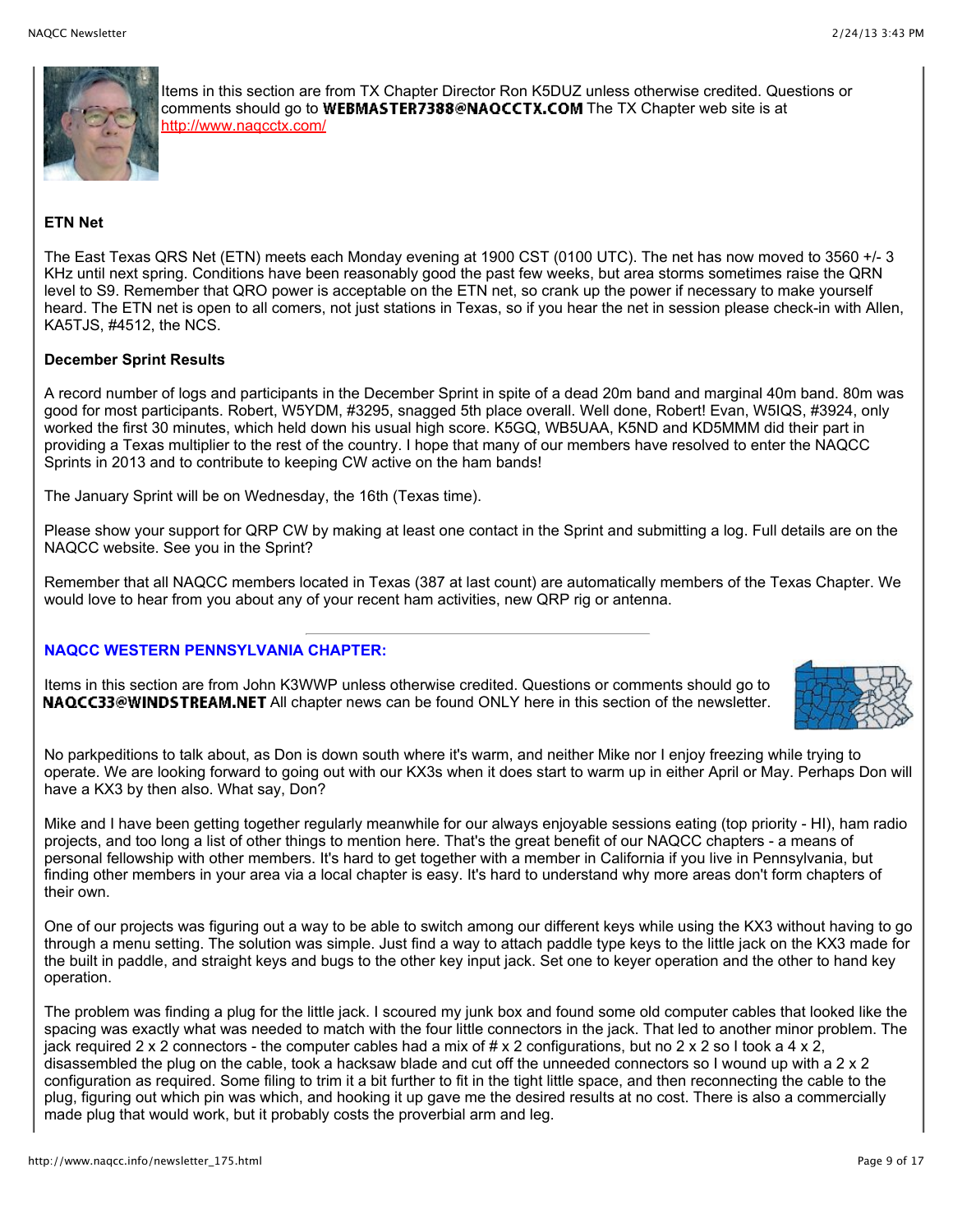Here are three pictures:

Top - the original cable Middle - Mike's version of the nearly finished cable Bottom - How it plugs into the KX3



Mine was hard to take in and out, so I modified it a couple times along the way. The bottom picture above shows an intermediate version. The final version plugs in and out nicely. The middle picture shows the stereo jack into which a Y splitter is plugged for using two paddles. A similar Y splitter is plugged into the side of the KX3 key jack for a bug and straight key.

I think that shows with a little ingenuity and a well stocked junk box that a lot of money can be saved in ham radio.

Anyone with a KX3 interested further can contact us via the WPA email address in the header of this section. Or there is further info including more pictures, pin-out info, etc. in the Diary on my web site [here](http://home.windstream.net/johnshan/home_ss_diary.html). Entries are archived every 30 days, so you may have to go to the archives depending on when you look for the info.

# **THAN 98 WAY AND A SHOP AND SHOP AND SHOPLART**

**5. NAQCC QRS NETS:**

News and net reports in this section are from QRS Net Manager Craig N4PLK unless otherwise credited. Questions or comments should go to N4PLK@VERIZON.NET

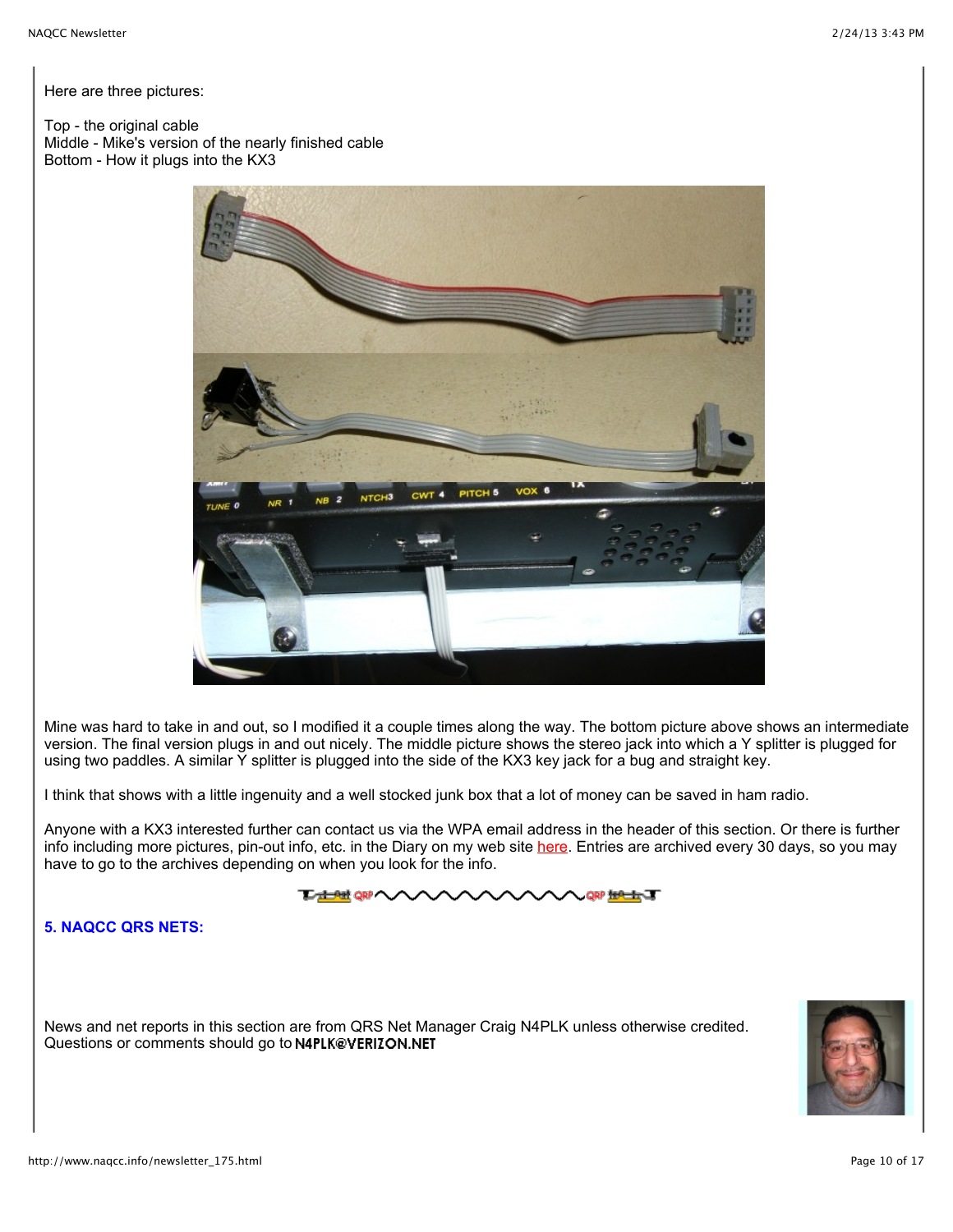We are still in need of an NCS for ECN. Please email me if you are interested.

I hope everyone had a great holiday season. Thanks to all for your continued participation in the nets. Special thanks to our NCS's and alternates whose efforts make the QRS Nets a success.

73, Craig N4PLK QRS Nets Manager NAQCC # 5775 n4plk@verizon.net **NAQCC Main QRS Net (NQN) - Sunday, 8:00 PM Eastern Time, 3.560 Mhz 12-9-12 N4PLK (NCS) -4- N4PLK K3NLT W4HH KE3HL 12-16-12 N4PLK (NCS) -7- N4PLK K3NLT W4HH W3HI N8IUP N9RLO N1QLL 12-23-12 N6TLU (NCS) -1- N6TLU 1-7-13 N4PLK (NCS) -9- N4PLK KE3HL K3NLT N8IUP N6TLU KA1KU KD8FKD K1IEE N9RLO NAQCC East Texas QRS Net (ETN) - Monday, 7:00 PM Central Time, 3.560 Mhz 12-10-12 KA5TJS (NCS) -3- KA5TJS KE5YGA K3NLT 12-17-12 KA5TJS (NCS) -4- KA5TJS KB0ETU KE5YUM K3NLT 12-31-12 KA5TJS (NCS) -5- KA5TJS KE5YGA W5AI K5AVJ W5PDW 1-7-12 KA5TJS (NCS) -5- KA5TJS KE5GRQ N9RLO KE5YGA KE5OCW NAQCC Pacific NorthWest QRS Net (PNW) Thursday, 7:00 PM, Pacific Time, 3.574 mHZ 12-13-12 KE7LKW (NCS) -5- KE7LKW N6KIX WB4SPB WN0WWY KD7HXN 12-20-12 N6KIX (NCS) -3- N6KIX KE7LKW/7 WB4SPB 12-27-12 KE7LKW (NCS) -4- KE7LKW WB4SPB KGoYR KR7W 1-3-13 KE7LKW (NCS) -3- KE7LKW N6KIX K7ZNP 1-10-13 KE7LKW (NCS) -5- KE7LKW N6KIX K7ZNP KA6AIL WB4SPB NAQCC Rocky Mtn Regional/Continental QRS Net (RMR) Tuesday, 3:00 PM Mountain Time, 14.0625 Mhz 12-11-12 WC7S (NCS) -5- WC7S KC2EE NO0N W5HNS KA4RUR 12-18-12 WC7S (NCS) -4- WC7S NO0N AF9W K1IEE 1-1-13 WC7S (NCS) -4- WC7S N7EDK K2HT AF9W 1-8-13 WC7S (NCS) -7- WC7S N8UPZ K2HT KG0YR KE6OIO AF9W K0DTJ NAQCC Rocky Mtn Regional/Continental QRS Net (RMR) Thursday, 3:00 PM Mountain Time, 14.0625 Mhz 12-13-12 WC7S (NCS) -5- WC7S JA7QVI K2HT K0QH N9RLO 1-3-12 WC7S (NCS) -3- WC7S K2HT KG0YR 1-10-12 WC7S (NCS) -6- WC7S K2HT NE5DL K0TDJ KE6OIO N3SW**

**NAQCC East Coast QRS Net (ECN) - Thursday, 8:00 PM Eastern Time, 3.560 Mhz None**

# **THE OF WANNANNAN HALL**

# **6. NAQCC CW ASSISTANCE PROJECT:**



Items in this section are from CW Assistance Project Coordinator Ron K5DUZ unless otherwise credited. If you are interested in helping out or need help with any CW and/or QRP matters contact: K5DUZ - NAQCCSKED@FLASH.NET

In the December issue of the newsletter I announced my return to "active duty" as one of the NAQCC "Elmers", aka CW mentors. As I recall, the origin of the term "Elmer" is lost in the dusty archives of ham radio, but I assume that long ago there was a ham named "Elmer" that assisted newcomers to ham radio and somewhere through the years the term "Elmer" began to be used to describe anyone that mentored those aspiring to become hams.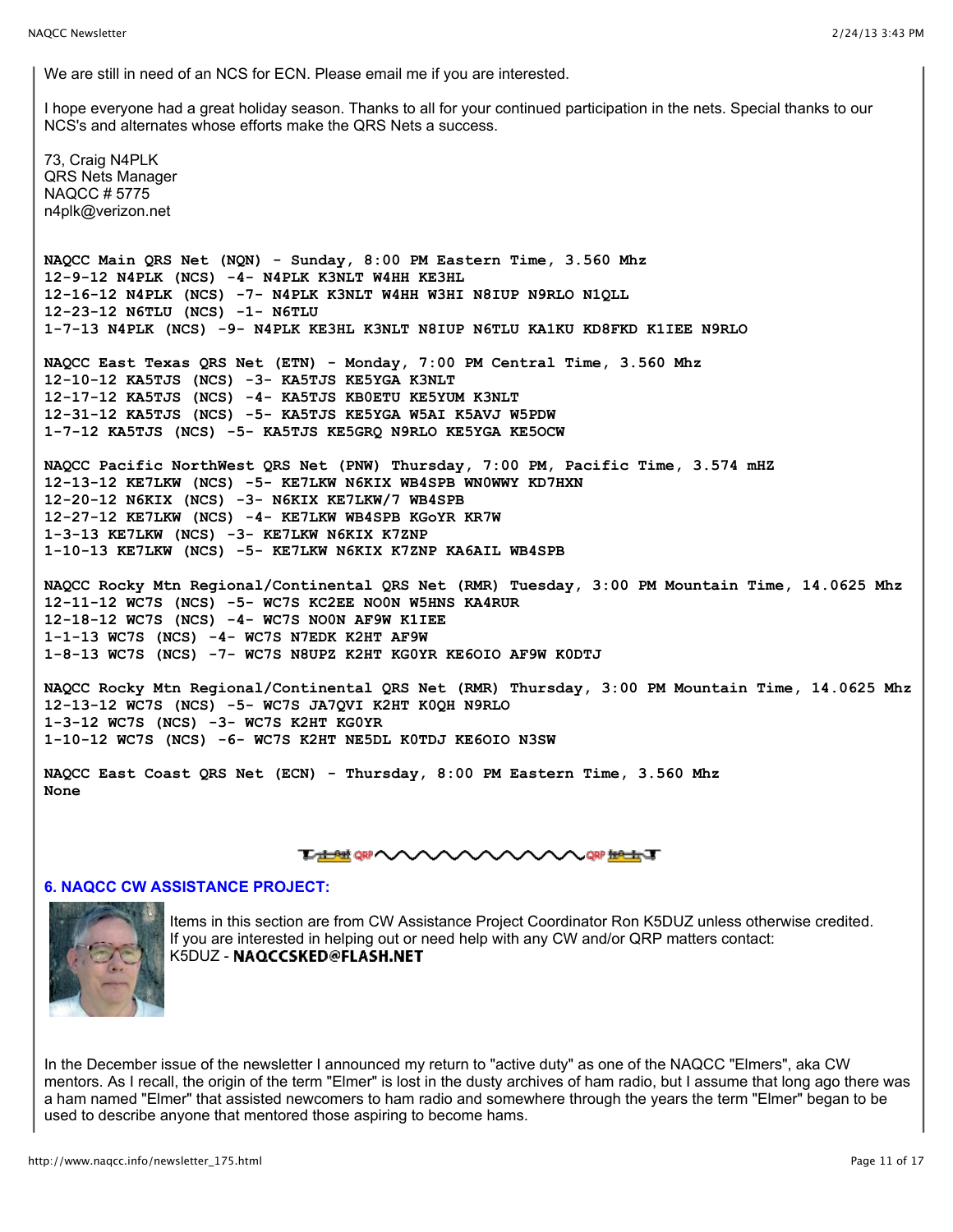I enjoy helping people that are interested in learning about ham radio and its many facets, but I particularly enjoy helping them learn Morse Code/CW. My fascination with CW probably began in the late '40's and early 50's when I watched movies and documentaries about WWII such as "Victory at Sea". Seeing and hearing the CW operators receiving and sending CW somehow really intrigued me. I remember asking Santa for a telegraph set (two keys with buzzers and 50 ft of wire). I was delighted to find it under the Christmas tree, but I had to pay my younger brother to send to me! Years later I learned to copy five wpm CW by listening to the Novice CW bands. Now, some fifty plus years later I'm still fascinated with the "art and skill" of CW.

The NAQCC "CW Assistance Project", formerly known as the "Elmer Project" is aimed at promoting the use of CW on the ham bands by providing guidance in the proper method of learning CW. As I've stated in previous columns, I learned the Morse Code in the worst possible way so I can speak with some authority on how not to learn it. I first visually memorized the table of characters with their corresponding "dots and dashes", When I listened to "the code" I listened for each dot and dash and then matched what I had heard with the corresponding character in my mental look up table. This was done while listening at five words per minute (wpm) or less. Later, as my receiving speed approached about ten wpm I began having difficulty further increasing my speed. I later learned that ten wpm is about the speed limit for using the mental look up table method of copying CW.

Fortunately, I was loaned a set of U.S. Navy, 15 wpm, random, five letter group code records that I successfully used to relearn "the code" at 15 wpm. Years later I realized that I had unknowingly used the "Koch method" of learning the code, which emphasizes learning each character by its unique SOUND when sent at a typical speed of 15 to 20 wpm. This speed range is sufficiently fast to preclude the use of the mental look up table copying method. Once the characters are learned, they will sound exactly the same as characters sent during CW contacts made in the typical speed range of 15 to 20 wpm! Eliminated is the long, time consuming, frustrating and boring process of learning "slow code' and gradually increasing receiving speed!

Rather than repeat all that I've written on the subject of learning the Morse Code/CW using the Koch method, I direct you to the NAQCC newsletter archives, beginning with newsletter 135 where I begin with discussing "motivation". Each subsequent issue up to issue 145 contains further information. This information will soon be reorganized and put in the CW Assistance section of the NAQCC web site.

I am available via e-mail to answer any question you may have about learning CW or increasing your receiving speed. I can also answer most questions about QRP rigs, antennas, etc If I don't know the answer I will try to find someone that does.

Until next time, HPE CU SN ON CW! Ron, K5DUZ

For much more helpful CW info, see the [CW Assistance/QRS Nets](http://www.naqcc.info/cw.html) section of the web site. As Ron stated, a full overhaul and update to this section will be coming soon.

#### **TA ALT ORP AVA ORP INPORT TO**

# **7. CW CARTOON OF THE MONTH:**



Let's take a comedy and/or nostalgia break now courtesy of Dick Sylvan W9CBT NAQCC #2062. Dick has been a long-time QRP/CW operator. One of his many talents is being a cartoon artist. Dick's cartoons appear monthly in the K9YA Telegraph, a free ham radio eZine, where he is staff cartoonist. The NAQCC is very honored to reprint Dick's cartoons originally published in the [K9YA Telegraph](http://www.k9ya.org/). Dick has also authored a book entitled "Hi Hi - A Collection of Ham Radio Cartoons" available via [his web site.](http://www.k9ya.org/w9cbt/) Dick's cartoons made their debut in our NAQCC Newsletter Issue #058, November 17, 2007, and a new cartoon currently appears in every issue.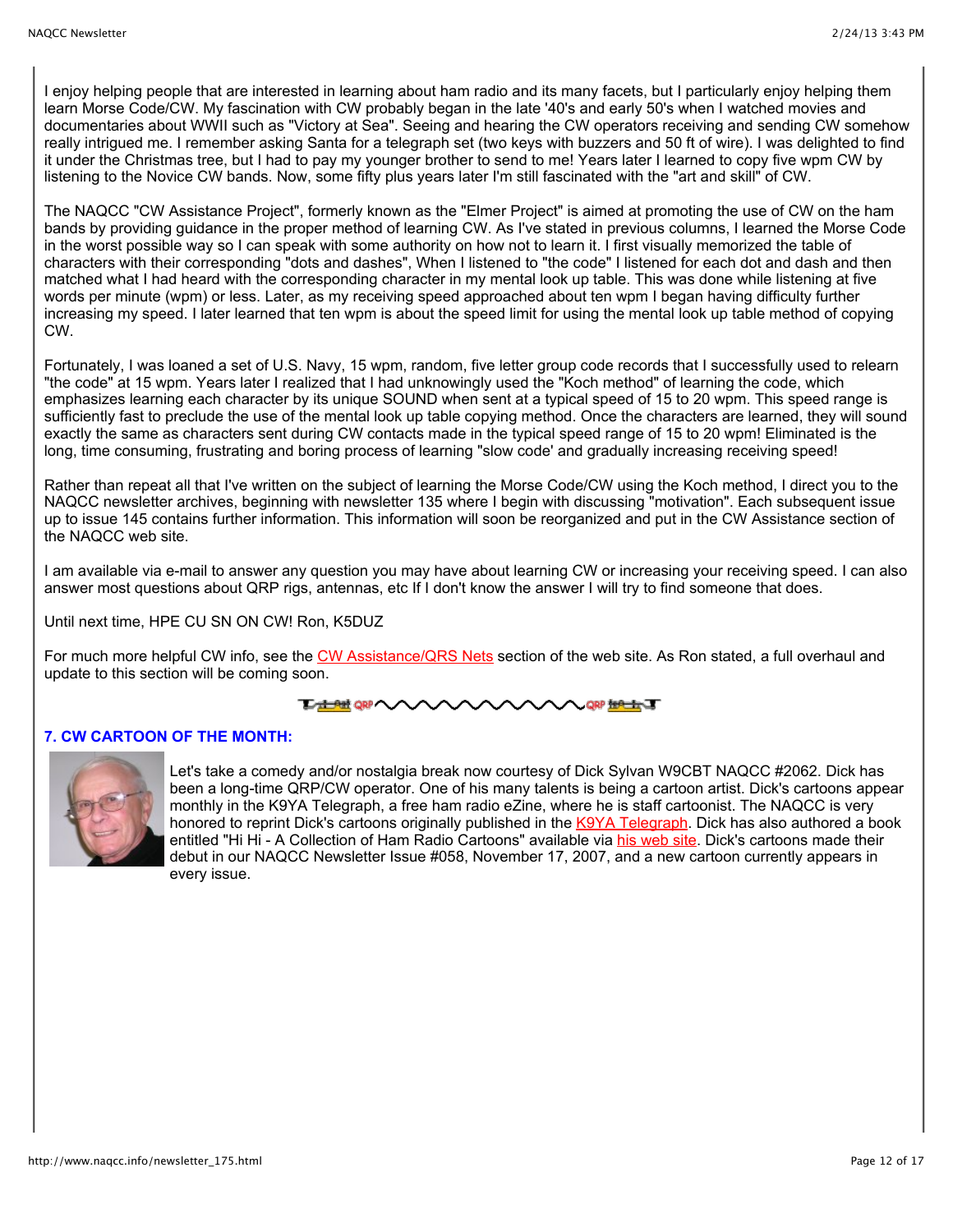

Hoping For A "Clean Sweep" In The Sweepstakes Contest, Rudy Sweeps Up The Floor Of The Ham Shack.

# **で 土地 QR へへへへへへへへへへへ QR 地土丁**

## **8. RECENT AWARD WINNERS:**

# Friendship Club Awards:

0015 KU4A - 11/1/12 0016 N8XMS - 12/10/12 0017 K1YAN - 1/9/13

## Endorsements:

300 Points: 0015 KU4A - 11/1/12 300 Points: 0016 N8XMS - 12/10/12 400 Points: 0016 N8XMS - 12/22/12 500 Points: 0016 N8XMS - 12/22/12 600 Points: 0016 N8XMS - 12/22/12 700 Points: 0016 N8XMS - 12/22/12 2100 Points: 0001 K3WWP - 11/16/12 2200 Points: 0001 K3WWP - 12/25/12

# 1000 MPW Awards:

0151 WH6LE - 11/29/12 0152 WH6LE - 11/30/12 0153 WH6LE - 11/30/12 0154 WH6LE - 11/30/12 0155 WH6LE - 12/02/12 0156 WH6LE - 12/10/12 0157 WK3N - 12/23/12 0158 ND9M - 1/9/13

## KMPW 100 Awards SWA:

KMPW 100 Awards SWA/GAIN:

Honor Roll SWA Update: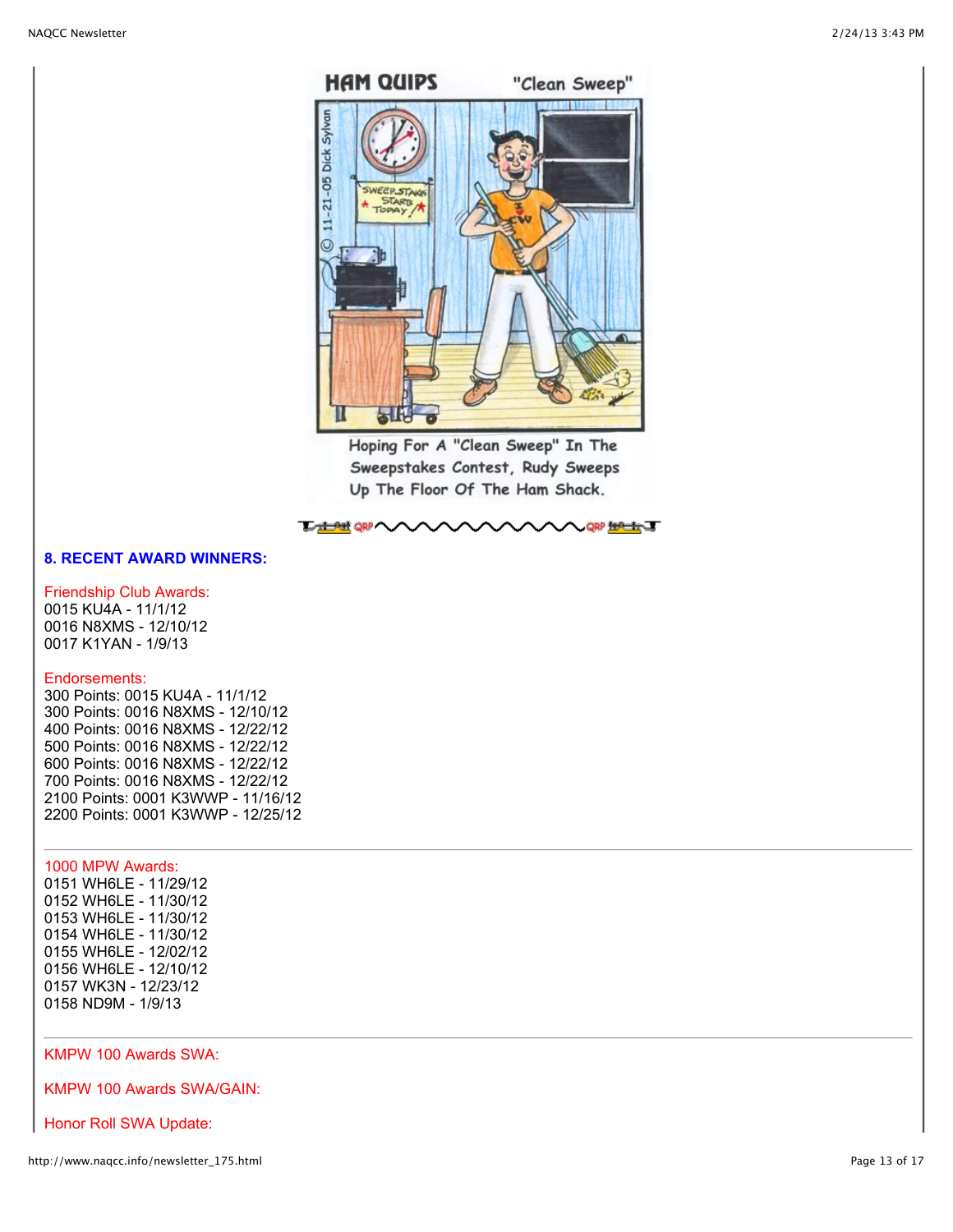## K3WWP 1,039 - 12/1/12

## Honor Roll SWA/GAIN Update:

## Participation Awards:

Year 2012 W1: K1IEE - 1/1/13 W2: W2JEK - 1/1/13 W3: K3WWP - 1/1/13 W4: KU4A - 1/1/13 W5: TBD (KE5YUM and/or W5IQS) W6: TBD (K6CSL, KA6AIL, WK6L, K6MGO still mathematically alive) W7: NU7T - 1/1/13 W8: N8XMS - 1/1/13 W9: W9UX - 1/1/13 W0: K9OSC/KD0V (tie) - 1/1/13 VE: VE3FUJ - 1/1/13 DX: PA5LR - 1/1/13 FREE FISTS Membership/Renewal - W9UX

## QSO-a-Day Awards:

Full Year 2012: 0001 W9UX - 12/31/12 0002 K3WWP - 1/6/13

## Endorsements :

0001 W9UX Full Year 2012 - Simple wire antennas for all QSOs 0002 K3WWP Full Year 2012 - All 9 HF bands used 0002 K3WWP Full Year 2012 - Simple wire antennas for all QSOs

## 2XQRP Awards:

### 30-30 Awards:

One month 0021 K3WWP (Oct 2012) - 10/31/12 0022 WY3H (Oct 2012) - 11/5/12 0023 K3WWP (Nov 2012) - 11/16/12 0024 WY3H (Nov 2012) - 12/3/12 0025 WY3H (Dec 2012) - 12/10/12

Magnum:

0008 WY3H (Oct-Nov-Dec 2012) - 12/10/12

Alphabet Prefix USA Awards:

Alphabet Prefix World Awards:

Honor Roll USA Update:

Honor Roll World Update:

DXCC Category A (QRP) Awards: 0010 - N8XMS - 12/4/12

DXCC Category C (QRPp 50 countries) Awards: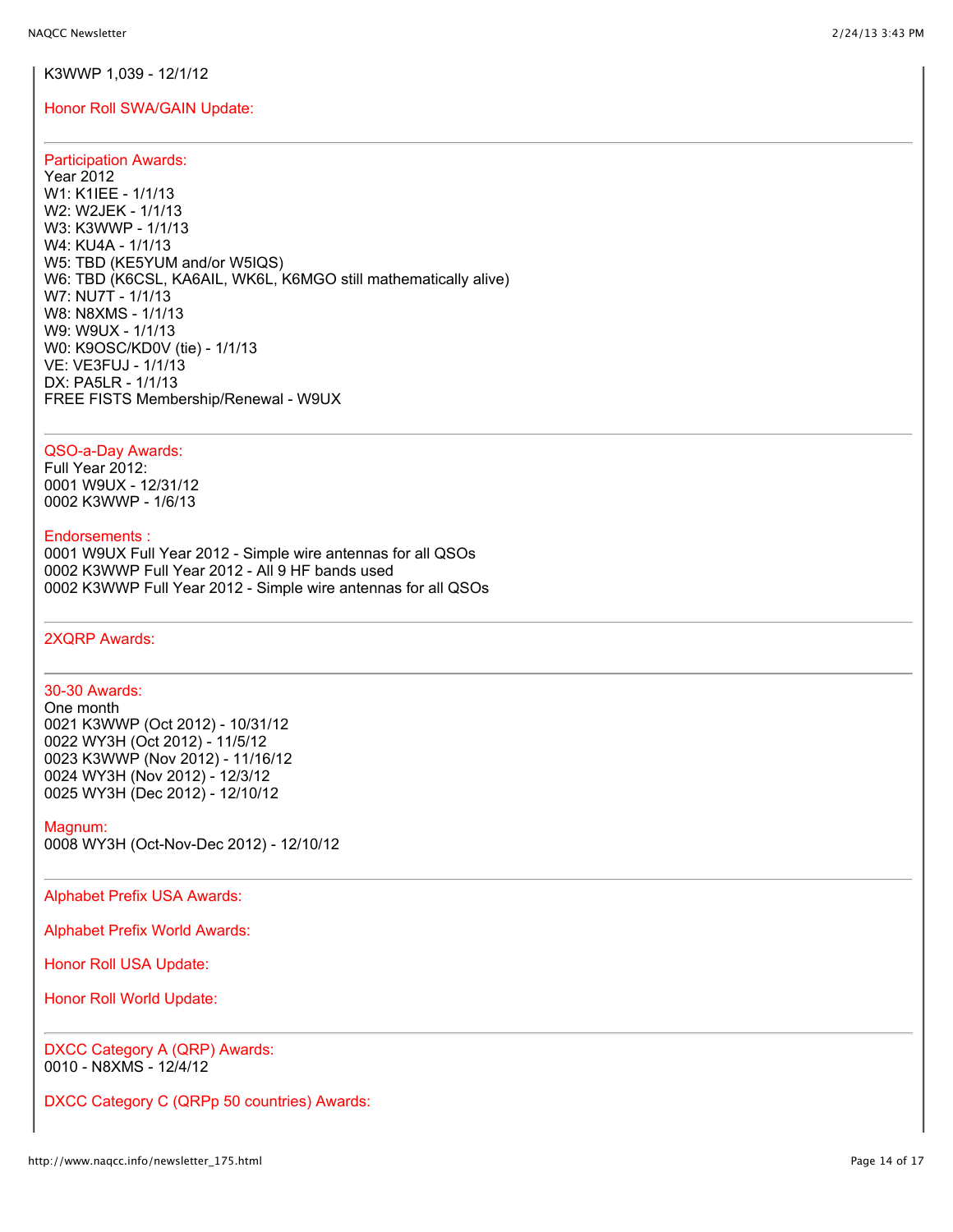Suffix Words - SWA Awards:

Suffix Words - SWA/GAIN Awards:

Honor Roll SWA Update: N8XMS - 200 - 12/4/12

Honor Roll SWA/GAIN Update:

WAC Category A (QRP) Awards: 0022 - N8XMS - 12/4/12

Endorsements:

WAS Category A Awards: 0019 - N8XMS - 12/4/12

WAS Category B (2X QRP) Awards:

WAS Category C (QRPp) Awards:

Endorsements Category A: NW2K - 40 METERS - 11/6/12

## WAVE Category A Awards:

**WAV<sub>E</sub>** 

Heartiest congratulations to Gary Meyn K1YAN on becoming the 17th member of our prestigious Friendship Club award. Gary did it strictly with contest/sprint QSOs from the looks of his number of QSOs. Many more of you are eligible for the award solely from your NAQCC sprint QSOs. In fact there are many ways to earn the FC award:

1. Simply work 200 different members since 1/1/2005 - either before or after they became a member - no need to exchange numbers on the air. Those are one point QSOs.

2. Simply work 100 different members in our NAQCC sprints - in this case, they have to have been members at the time of the QSO - easy to tell from your sprint logs because they will have sent you their member number. Those are two point QSOs, as are all contest/sprint QSOs.

3. The best way to honor the true meaning of the Friendship Club award - make 50 QSOs with members after they became members and get to know them better by finding out more than just their rig and weather. Perhaps they work on a newspaper, are also a member of FISTS, love fishing or hunting, are an active gardener... and a myriad of other things. Those are four point QSOs.

4. Any combination of the above three methods that takes you to the required 200 points for the basic FC award. It takes a little more effort than earning other club's 'worked members award', and we think that makes it more meaningful than getting an award by just exchanging numbers.

For a complete listing of our award winners and more details, see [Awards](http://www.naqcc.info/awards.html) on the web site.

**TATHE ORP AVAVA NAV QRP #PE#QT** 

# **9. MEMBER SPOTLIGHT:**

This section is managed by Paul N8XMS and any questions about it should go to  $N8XMS@ARRL.NET$ . Paul selects members at random and asks them if they would like to be featured in the Member Spotlight in the newsletter.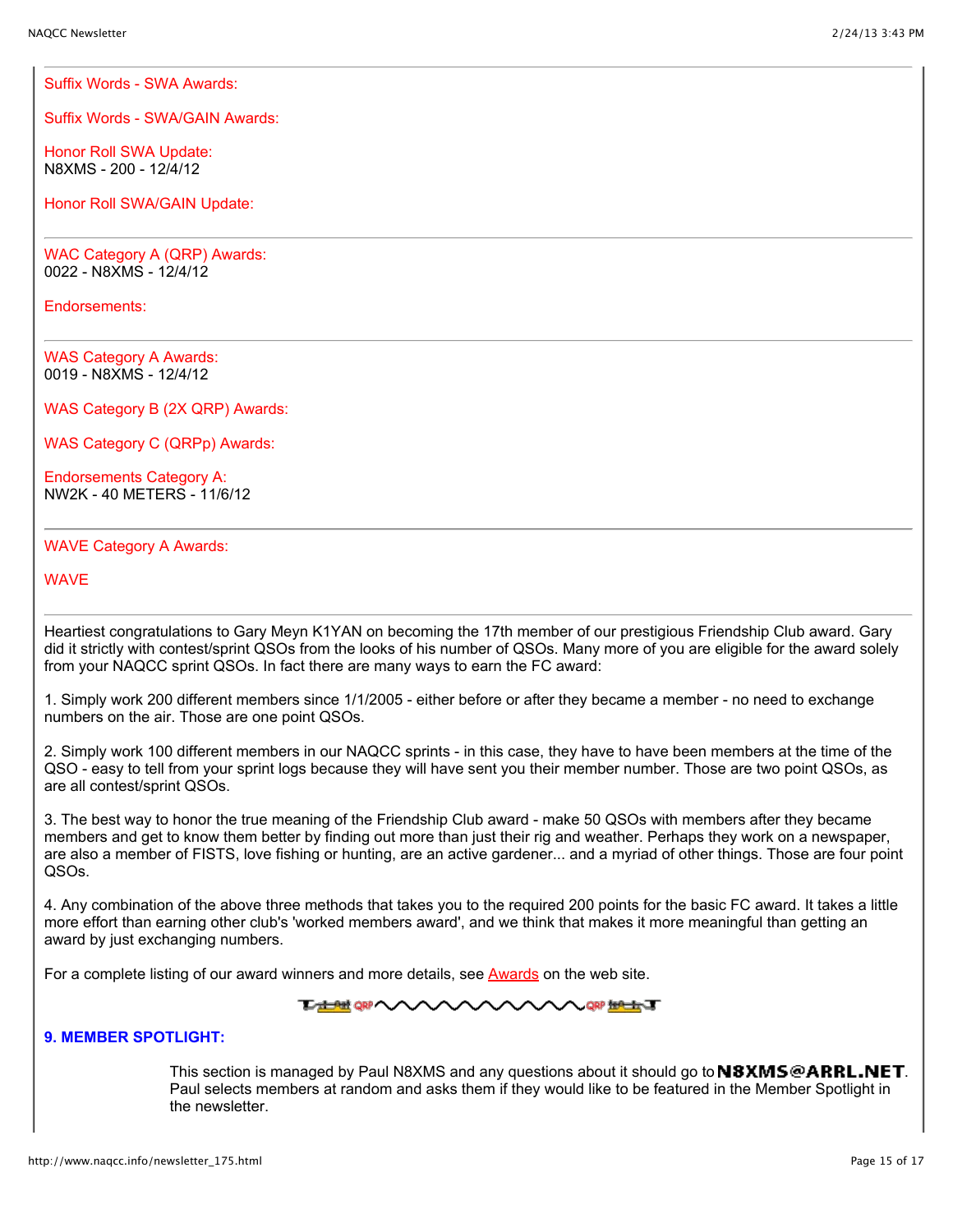

# **Mike Malone KD5KXF #3436**



I obtained a no-code tech license in 2000 and I did everything a no code tech could do, but I knew I would never be happy until I could upgrade to HF Privileges so I upgraded quickly and passed my 5wpm code test. At that point I had been using an HW8 to listen to CW, so being broke I put that HW8 on the air with a Radio Shack straight key and I covered my shack wall with QSL's. I built an OHR 40 meter rig that was an amazing step up from the HW8. I then built a SW+ for 30 meters and used that rig for a year, getting my Extra along the way. I then built a K2 from Elecraft. I got the QRP bug and I never looked back.

These days, my preferred and favorite mode of operation is outdoors, in the field and I have a number of rigs that are conducive to that including some KD1JV designs that are housed in altoids tins. I love to go hike and setup for a bit of operating. My most notable QSO's have been with K4TWJ Dave Ingram (now SK) on 30 Meters and with W0RSP Ade Weiss on 40 meters. I have truly enjoyed building and operating QRP.

I tend to hang around the CW qrp watering holes and basically just rag chew. I am not a contester but I do try to get out and operate a few sprints and I like to participate in the QRP takes to the Field events. I work a bit of DX, mostly just to show that my little mint tin can cross oceans. I do have a home station set up and have an old bug that I like to run with a Ten Tech Century 21. Like most CW buffs, I have several keys and a lot of mine are homebrewed paddles for portable work. Currently, I am building a Handbook Station with the Mini R2 and Universal TX Improved so if you work me on 40 in the near future from my home QTH, it will probably be that one.

My wife Shannon is very supportive of my amateur radio hobby and attends local club functions with me and actually encourages my forays to ham fests and building new rigs. I am active in the Ham Association of Mesquite and I try to make it up to FDIM / Dayton when I can... so far I have only been twice, but I have some good friends out there and it is always a thrill to hear their call when I am on the air and catch up with them. Our little qrp rigs are small and our footprint in the RF is tiny, but the joy I get from CW QRP is huge.

72 de KD5KXF

For past member spotlights and past featured members, see the [Featured](http://www.naqcc.info/pictures_featured.html) pages on the web site.



# **10. NEWS ITEMS AND ARTICLES BY OUR MEMBERS:**



This section is a forum for you to tell other members what you've been up to on the ham bands or to submit an article dealing with some aspect of CW and QRP operation or equipment. Examples might include, but not limited to, antenna projects, QRP and/or SDR equipment, tuners, battery technology, keyers, logging, or other related topic of interest to the QRP community.

Send your news items and articles to our news editor Paul KD2MX at KD2MX@ARRL.NET. Deadline for submitting news items for the next newsletter is Feb 7. For your convenience any links in this section will open in a new browser window so you can come immediately back here to the newsletter just by closing that extra